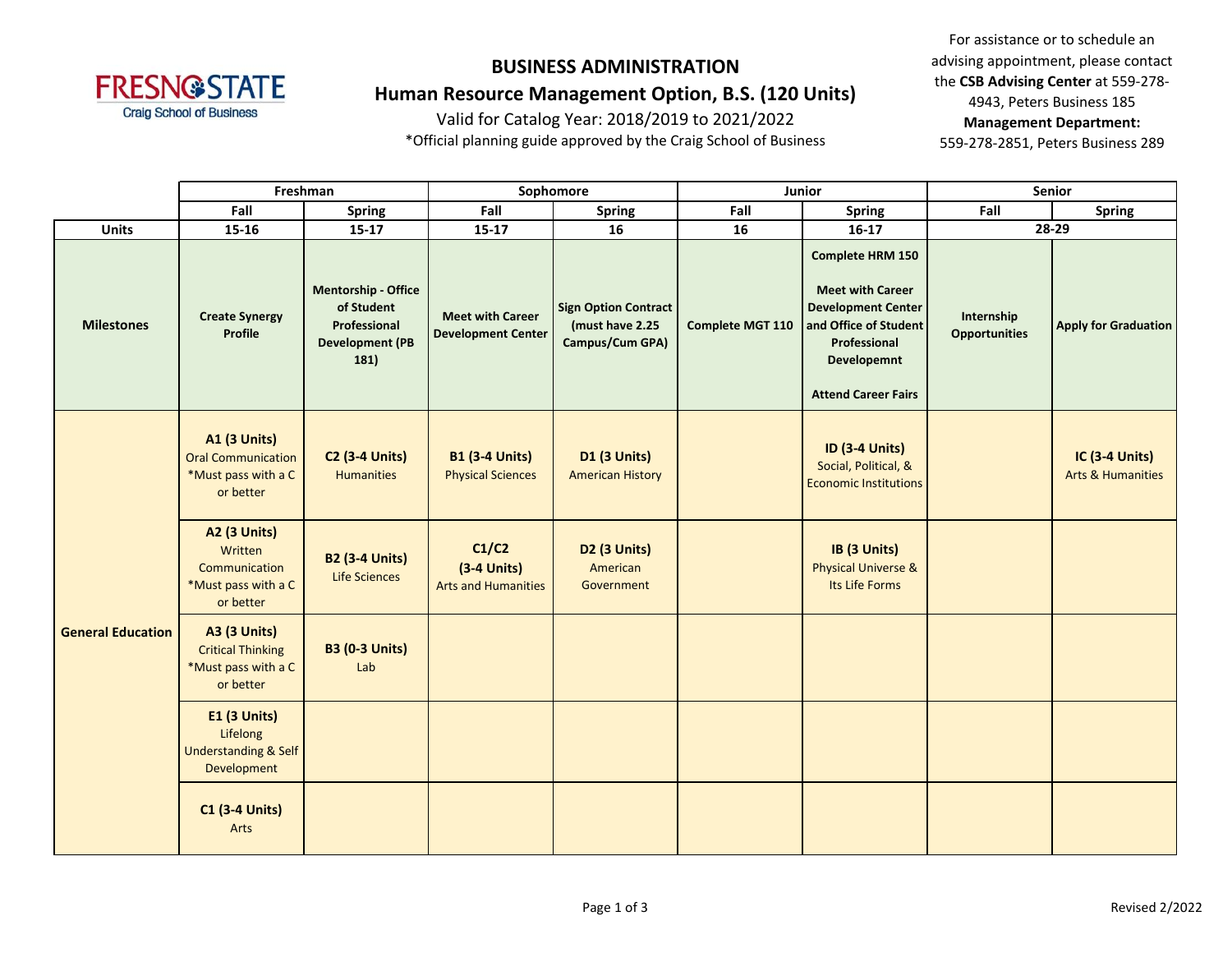

## **Human Resource Management Option, B.S. (120 Units)**

Valid for Catalog Year: 2018/2019 to 2021/2022

\*Official planning guide approved by the Craig School of Business

For assistance or to schedule an advising appointment, please contact the **CSB Advising Center** at 559-278- 4943, Peters Business 185 **Management Department:**  559-278-2851, Peters Business 289

|              |       | Freshman                                                                                                                                                                                                                                                                                                                                                                                                                                                                                                                                                                                                                                                                                                                                                             |                                                                      | Sophomore                                                                                      |                                                                                                                                                                    | <b>Junior</b>                                                                                | <b>Senior</b>                                                                      |                                                                                                |
|--------------|-------|----------------------------------------------------------------------------------------------------------------------------------------------------------------------------------------------------------------------------------------------------------------------------------------------------------------------------------------------------------------------------------------------------------------------------------------------------------------------------------------------------------------------------------------------------------------------------------------------------------------------------------------------------------------------------------------------------------------------------------------------------------------------|----------------------------------------------------------------------|------------------------------------------------------------------------------------------------|--------------------------------------------------------------------------------------------------------------------------------------------------------------------|----------------------------------------------------------------------------------------------|------------------------------------------------------------------------------------|------------------------------------------------------------------------------------------------|
|              | Fall  | <b>Spring</b>                                                                                                                                                                                                                                                                                                                                                                                                                                                                                                                                                                                                                                                                                                                                                        | Fall                                                                 | <b>Spring</b>                                                                                  | Fall                                                                                                                                                               | <b>Spring</b>                                                                                | Fall                                                                               | <b>Spring</b>                                                                                  |
| <b>Units</b> | 15-16 | $15 - 17$                                                                                                                                                                                                                                                                                                                                                                                                                                                                                                                                                                                                                                                                                                                                                            | 15-17                                                                | 16                                                                                             | 16                                                                                                                                                                 | $16 - 17$                                                                                    | 28-29                                                                              |                                                                                                |
|              |       | <b>GE Area B4</b><br><b>BA 105W</b><br>MI<br><b>DS 73</b><br><b>DS 71 (3 Units)</b><br>(3 Units)<br><b>MGT 124</b><br><b>MKTG 100S</b><br>(3 Units)<br>Quantitative<br>[Pre-Req: ENGL 5B or<br><b>BA18</b><br>(4 Units)<br>(4 Units)<br>[Pre-Req: ELM exam,<br>10<br>Reasoning<br>(4 Units)<br>[Pre-Req: BA 105W<br>[Pre-Req: BA 105W;<br>(C or better);<br>DS 71; ECON 40 & 50<br>[Pre-Req: ELM exam<br>*Not open to<br>MGT 110; DS 123<br>(may be taken<br>or intermediate<br>recommended]<br>Junior standing]<br>Freshmen<br>(may be taken<br>concurrently)]<br>*UDWS requirement;<br>*Not open to<br>college algebra]<br>concurrently)]<br>MI Multicultural/<br>freshmen<br>must pass with a C or<br>*Must pass with a C<br>International<br>better<br>or better |                                                                      |                                                                                                | <b>MGT 187</b><br>(3 Units)<br>[Pre-Req: Last<br>semester of Senior<br>year; UD Core<br>requirements (MGT<br>124 may be taken<br>concurrently);<br><b>BA 105W]</b> |                                                                                              |                                                                                    |                                                                                                |
| <b>Major</b> |       | ECON 40 (3 Units)<br>[Pre-Reg:GE A2]<br>OR<br>AGBS 1 (3 Units)<br>[Pre-Req: GE A2]                                                                                                                                                                                                                                                                                                                                                                                                                                                                                                                                                                                                                                                                                   | <b>ACCT 4A</b><br>(3 Units)<br>*Not open to<br>Freshmen              | <b>ACCT 4B</b><br>(3 Units)<br>[Pre-Req: ACCT 4A (C<br>or better)]<br>*Not open to<br>Freshmen | <b>MGT 110</b><br>(6 Units)<br>[Pre-Req: BA 105W<br>(may be taken<br>concurrently)]<br>*Not open to<br>students with credit<br>in MGT 104 or MGT<br>106            | <b>HRM 150</b><br>(3 Units)<br>[Pre-Req: MGT 110;<br>BA 105W (may be<br>taken concurrently)] | <b>HRM 153</b><br>(3 Units)<br>[Pre-Req: HRM 150;<br><b>BA 105W]</b><br>*FALL ONLY | <b>HRM 154</b><br>(3 Units)<br>[Pre-Req: HRM 150;<br><b>BA 105W]</b><br>*SPRING<br>recommended |
|              |       | IS 52 & IS 52L<br>(3 Units)<br>*or Computer<br>Competency Exam<br>(CCE)                                                                                                                                                                                                                                                                                                                                                                                                                                                                                                                                                                                                                                                                                              | <b>GE Area D3</b><br><b>ECON 50</b><br>(3 Units)<br>[Pre-Req: GE A2] | <b>DS 123</b><br>(3 Units)<br>[Pre-Req: DS 71, 73;<br>IS 52, 52L]                              | <b>FIN 120 (4 Units)</b><br>[Pre-Req: ACCT 4A;<br>DS 71; BA 105W (may<br>be taken<br>concurrently)]                                                                | <b>MGT 127</b><br>(3 Units)<br>[Pre-Req: MGT 110;<br>BA 105W (may be<br>taken concurrently)] | <b>HRM 157</b><br>(3 Units)<br>[Pre-Req: HRM 150;<br><b>BA 105W]</b>               |                                                                                                |
|              |       |                                                                                                                                                                                                                                                                                                                                                                                                                                                                                                                                                                                                                                                                                                                                                                      |                                                                      |                                                                                                | <b>IS 130</b><br>(3 Units)<br>[Pre-Req: IS 52, 52L;<br>ACCT 4A, 4B; BA<br>105W (may be taken<br>concurrently)]                                                     |                                                                                              |                                                                                    |                                                                                                |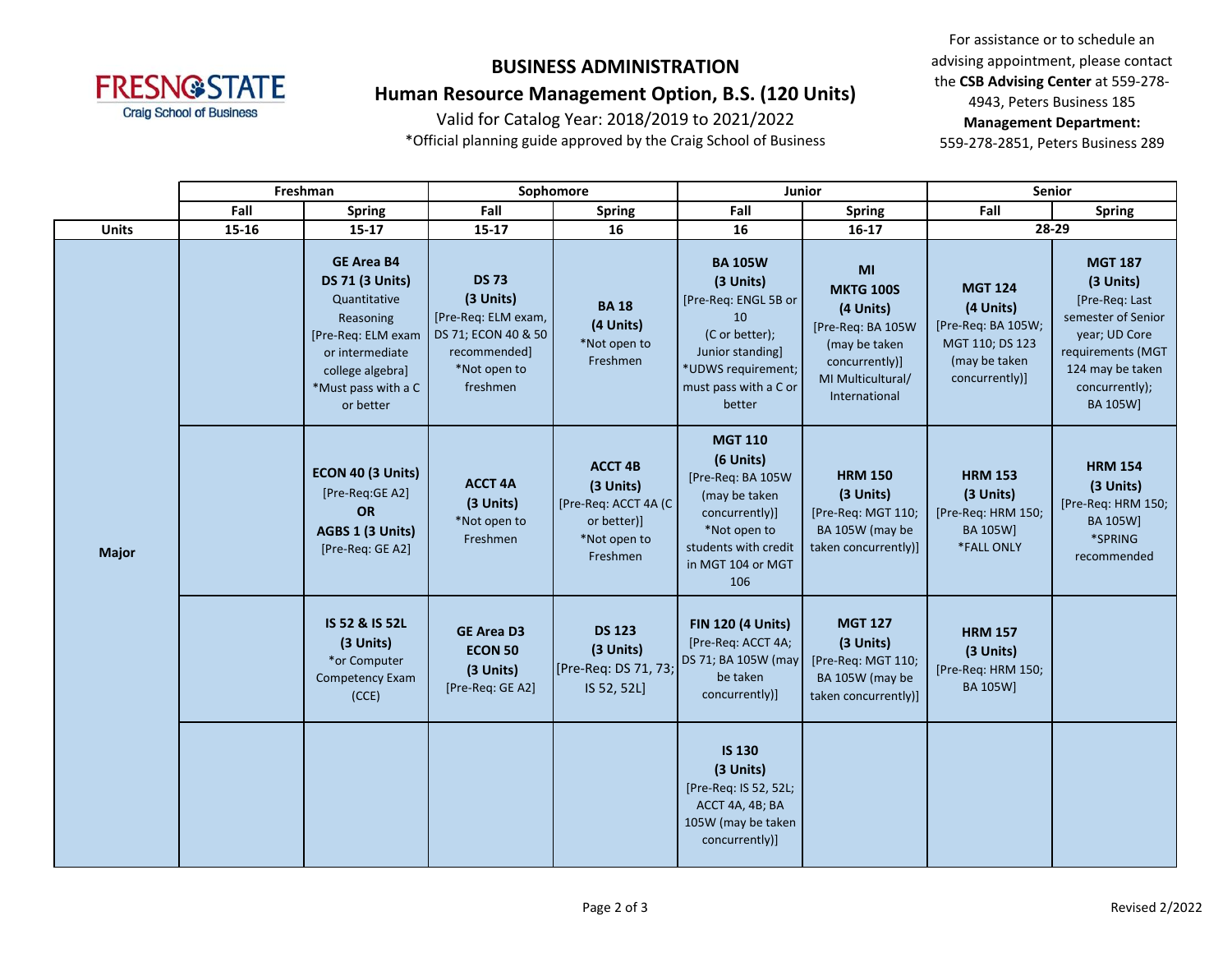

### **Human Resource Management Option, B.S. (120 Units)**

Valid for Catalog Year: 2018/2019 to 2021/2022

\*Official planning guide approved by the Craig School of Business

For assistance or to schedule an advising appointment, please contact the **CSB Advising Center** at 559-278- 4943, Peters Business 185 **Management Department:**  559-278-2851, Peters Business 289

|                                                        |           | Freshman      |           | Sophomore     |                                   | Junior                  |      | Senior                                                                                                                                                                                                                                                               |
|--------------------------------------------------------|-----------|---------------|-----------|---------------|-----------------------------------|-------------------------|------|----------------------------------------------------------------------------------------------------------------------------------------------------------------------------------------------------------------------------------------------------------------------|
|                                                        | Fall      | <b>Spring</b> | Fall      | <b>Spring</b> | Fall                              | <b>Spring</b>           | Fall | <b>Spring</b>                                                                                                                                                                                                                                                        |
| <b>Units</b>                                           | $15 - 16$ | $15 - 17$     | $15 - 17$ | 16            | 16                                | $16 - 17$               |      | 28-29                                                                                                                                                                                                                                                                |
| <b>Major</b>                                           |           |               |           |               |                                   |                         |      | <b>HRM Electives (9 Units)</b><br>Select NINE units from the following:<br>3-9 units from: HRM 152, 159, 189T, 190,<br>195; PSYCH 176<br>0-6 units from: MGT 131, 133S, 158, 180,<br>182, 189T<br>0-3 units from: ANTH 120; PH 143, 145; PLSI<br>185; PSYCH 144, 149 |
| <b>Additional</b><br>Graduation<br><b>Requirements</b> |           |               |           |               | <b>Elective</b><br>*See footnotes | MI (3 Units)<br>*EXEMPT |      |                                                                                                                                                                                                                                                                      |

#### **FOOTNOTES:**

**Prerequisites/Corequisites:** Other restrictions may apply. Please see your course catalog for detailed prerequisite/corequisite requirements.

Grade Requirements: A grade of C or better must be earned for each course used to satisfy the requirements for the major. No course taken for the business major can be graded on a CR/NC basis, except for courses with mandatory CR/NC grading.

**Computer Competency Exam (CCE):** Contact the CSB Undergraduate Student Services office to schedule a CCE test date.

Option: Students must maintain a 2.25 Campus and Cumulative GPA to declare an OPTION. An OPTION must be declared after the completion of all of the Pre-Business Requirements in order to enroll in OPTION courses.

Electives (0-2): If necessary, students must complete additional elective units to meet 120 units total to graduate. Students who take the CCE in lieu of IS 52/52L will need to fulfill the minimum unit requirements with electives.

Upper Division Writing Skills requirement (UDWS): Business majors take BA 105W to fulfill this requirement. The Upper Division Writing Exam is NOT an option for Business Administration majors. Substitutions: If substitutions/exceptions/waivers are made for any major courses that also meet GE and/or the Multicultural/International graduation requirement, the student is responsible for completing additional courses to satisfy the respective areas (GE and/or MI). This also includes the upperdivision writing requirement.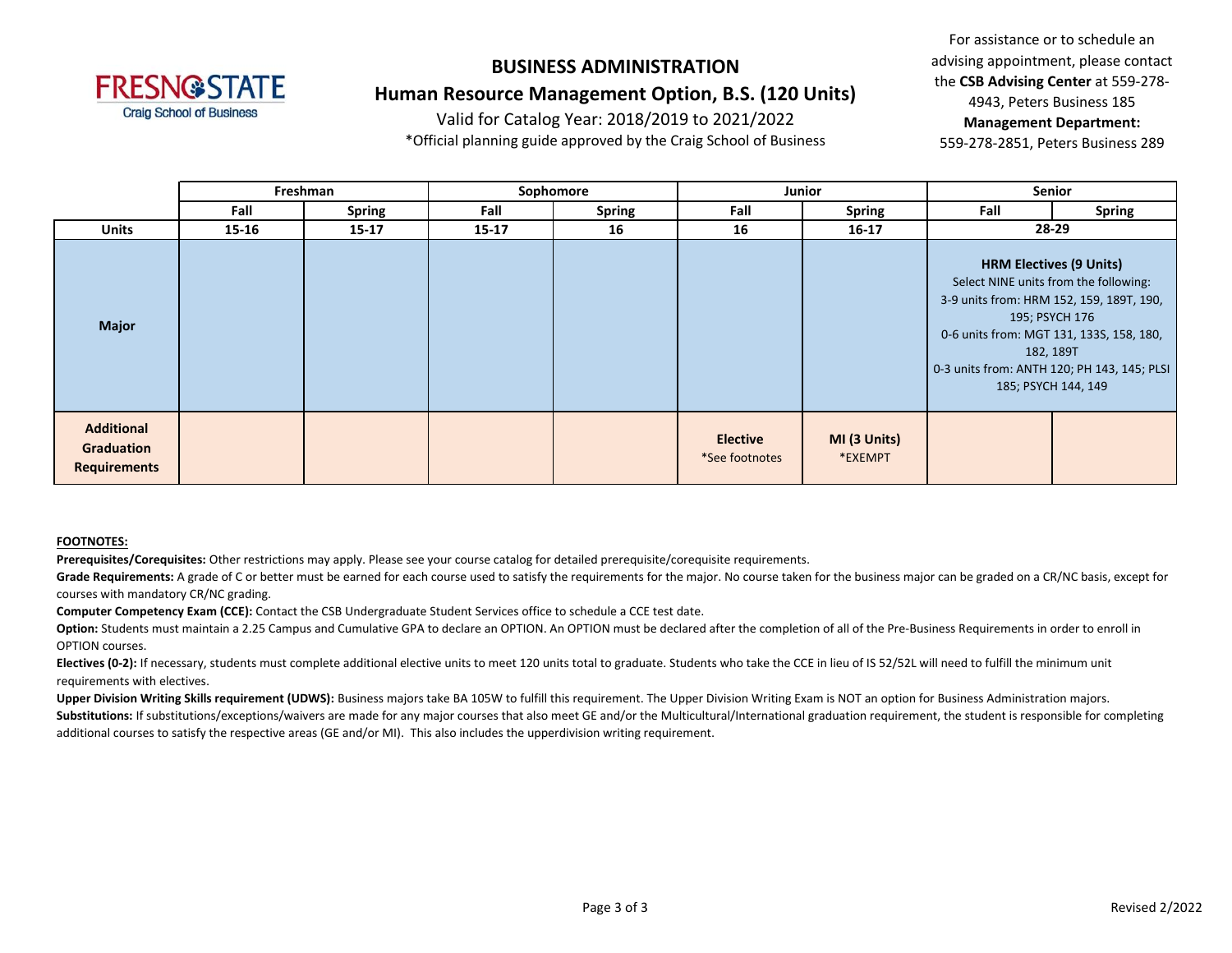

## **Human Resource Management Option, B.S. (120 Units)**

Valid for Catalog Year: 2017-18

\*Official planning guide approved by the Craig School of Business

For assistance or to schedule an advising appointment, please contact the **CSB Advising Center** at 559-278-4943, Peters Business 185

#### **Management Department:**

|                             | Freshman                                                                                   |                                                                                      |                                                             | Sophomore                                                            |      | Junior                                                                                                                                                                |                                     | <b>Senior</b>                                         |
|-----------------------------|--------------------------------------------------------------------------------------------|--------------------------------------------------------------------------------------|-------------------------------------------------------------|----------------------------------------------------------------------|------|-----------------------------------------------------------------------------------------------------------------------------------------------------------------------|-------------------------------------|-------------------------------------------------------|
|                             | Fall                                                                                       | <b>Spring</b>                                                                        | Fall                                                        | <b>Spring</b>                                                        | Fall | <b>Spring</b>                                                                                                                                                         | Fall                                | <b>Spring</b>                                         |
| <b>Units</b>                | 15-16                                                                                      | $15 - 17$                                                                            | $15 - 17$                                                   | 16                                                                   | 16   | $16-17$                                                                                                                                                               |                                     | 28-29                                                 |
| <b>Milestones</b>           | >Create Synergy<br>Profile                                                                 | >Mentorship - Office<br>of Student<br>Professional<br><b>Development (PB</b><br>181) | >Meet with<br>Career<br><b>Development</b><br><b>Center</b> | >Sign Option<br><b>Contract (must</b><br>have 2.25<br>Campus/Cum GPA |      | >Complete HRM 150<br>>Meet with Career<br><b>Development Center</b><br>>Complete MGT 110 and Office of Student<br>Professional<br>Developemnt<br>>Attend Career Fairs | >Internship<br><b>Opportunities</b> | >Apply for Graduation                                 |
|                             | <b>A1 (3 Units)</b><br><b>Oral Communication</b><br>*Must pass with a C or<br>better       | <b>C2 (3-4 Units)</b><br><b>Humanities</b>                                           | <b>B1 (3-4 Units)</b><br><b>Physical Sciences</b>           | <b>D1 (3 Units)</b><br><b>American History</b>                       |      | <b>ID (3-4 Units)</b><br>Social, Political, &<br><b>Economic Institutions</b>                                                                                         |                                     | <b>IC (3-4 Units)</b><br><b>Arts &amp; Humanities</b> |
|                             | <b>A2 (3 Units)</b><br>Written<br>Communication<br>*Must pass with a C or<br><b>better</b> | <b>B2 (3-4 Units)</b><br><b>Life Sciences</b>                                        | C1/C2<br>$(3-4$ Units)<br>Arts and<br><b>Humanities</b>     | D2 (3 Units)<br>American<br>Government                               |      | MI (3 Units)<br>*EXEMPT                                                                                                                                               |                                     |                                                       |
| General<br><b>Education</b> | <b>A3 (3 Units)</b><br><b>Critical Thinking</b><br>*Must pass with a C or<br>better        | <b>B3 (0-3 Units)</b><br>Lab                                                         |                                                             |                                                                      |      | IB (3 Units)<br><b>Physical Universe &amp;</b><br>Its Life Forms                                                                                                      |                                     |                                                       |
|                             | <b>E1 (3 Units)</b><br>Lifelong<br><b>Understanding &amp; Self</b><br>Development          |                                                                                      |                                                             |                                                                      |      |                                                                                                                                                                       |                                     |                                                       |
|                             | <b>C1 (3-4 Units)</b><br>Arts                                                              |                                                                                      |                                                             |                                                                      |      |                                                                                                                                                                       |                                     |                                                       |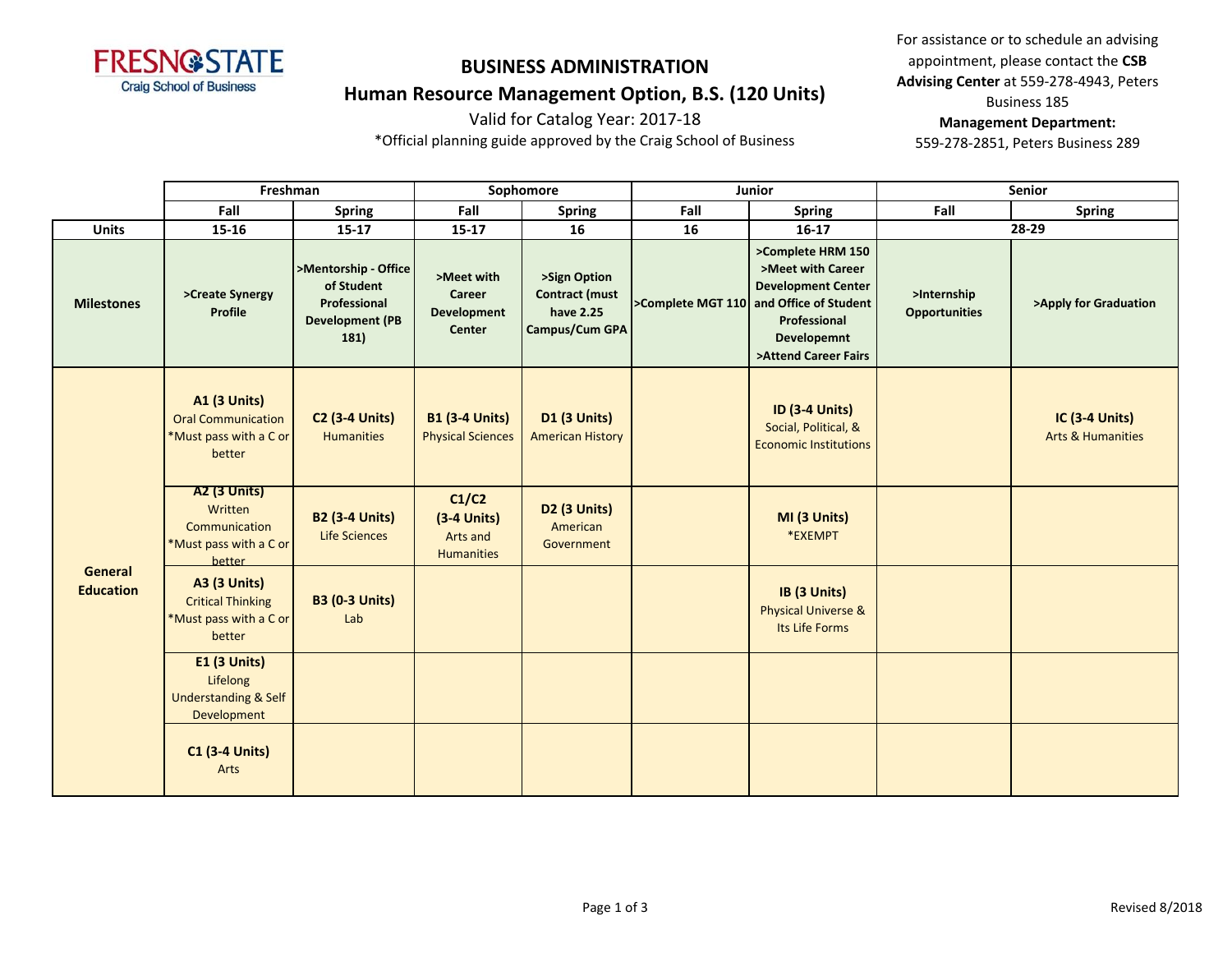

## **Human Resource Management Option, B.S. (120 Units)**

Valid for Catalog Year: 2017-18

\*Official planning guide approved by the Craig School of Business

For assistance or to schedule an advising appointment, please contact the **CSB Advising Center** at 559-278-4943, Peters Business 185

#### **Management Department:**

|              | Freshman |                                                                                                                                                                           |                                                                                                                                   | Sophomore                                                                                      |                                                                                                                                                             | Junior                                                                                       |                                                                              | <b>Senior</b>                                                                                                                                                              |
|--------------|----------|---------------------------------------------------------------------------------------------------------------------------------------------------------------------------|-----------------------------------------------------------------------------------------------------------------------------------|------------------------------------------------------------------------------------------------|-------------------------------------------------------------------------------------------------------------------------------------------------------------|----------------------------------------------------------------------------------------------|------------------------------------------------------------------------------|----------------------------------------------------------------------------------------------------------------------------------------------------------------------------|
|              | Fall     | <b>Spring</b>                                                                                                                                                             | Fall                                                                                                                              | <b>Spring</b>                                                                                  | Fall                                                                                                                                                        | <b>Spring</b>                                                                                | Fall                                                                         | <b>Spring</b>                                                                                                                                                              |
| <b>Units</b> | 15-16    | $15 - 17$                                                                                                                                                                 | $15 - 17$                                                                                                                         | 16                                                                                             | 16                                                                                                                                                          | $16 - 17$                                                                                    |                                                                              | 28-29                                                                                                                                                                      |
|              |          | <b>GE Area B4</b><br><b>DS 71 (3 Units)</b><br>Quantitative<br>Reasoning<br>[Pre-Req: ELM exam<br>or intermediate<br>college algebra]<br>*Must pass with a C<br>or better | <b>DS 73</b><br>(3 Units)<br>[Pre-Req: ELM<br>exam, DS 71;<br><b>ECON 40 &amp; 50</b><br>recommended]<br>*Not open to<br>freshmen | <b>BA 18</b><br>(4 Units)<br>*Not open to<br>Freshmen                                          | <b>BA 105W</b><br>(3 Units)<br>[Pre-Req: ENGL 5B<br>or 10<br>(C or better);<br>Junior standing]<br>*UDWS<br>requirement; must<br>pass with a C or<br>better | <b>MKTG 100S</b><br>(4 Units)<br>[Pre-Req: BA 105W<br>(may be taken<br>concurrently)]        | <b>MGT 124</b><br>(4 Units)<br>[Pre-Req: BA 105W;<br>be taken concurrently)] | <b>MGT 187</b><br>(3 Units)<br>[Pre-Req: Last semester of<br>Senior year; UD Core<br>MGT 110; DS 123 (may requirements (MGT 124 may<br>be taken concurrently);<br>BA 105W] |
|              |          | ECON 40 (3 Units)<br>[Pre-Reg:GE A2]<br><b>OR</b><br>AGBS 1 (3 Units)<br>[Pre-Req: GE A2]                                                                                 | <b>ACCT 4A</b><br>(3 Units)<br>*Not open to<br>Freshmen                                                                           | <b>ACCT 4B</b><br>(3 Units)<br>[Pre-Req: ACCT 4A<br>(C or better)]<br>*Not open to<br>Freshmen | <b>MGT 110</b><br>(6 Units)<br>[Pre-Req: BA 105W<br>(may be taken<br>concurrently)]<br>*Not open to<br>students with credit<br>in MGT 104 or MGT<br>106     | <b>HRM 150</b><br>(3 Units)<br>[Pre-Req: MGT 110;<br>BA 105W (may be<br>taken concurrently)] | <b>HRM 153</b><br>(3 Units)<br>[Pre-Req: HRM 150; BA<br>105W]<br>*FALL ONLY  | <b>HRM 154</b><br>(3 Units)<br>[Pre-Req: HRM 150; BA<br>105W]<br>*SPRING recommended                                                                                       |
| <b>Major</b> |          | IS 52 & IS 52L<br>(3 Units)<br>*or Computer<br>Competency Exam<br>(CCE)                                                                                                   | <b>GE Area D3</b><br><b>ECON 50</b><br>(3 Units)<br>[Pre-Req: GE A2]                                                              | <b>DS 123</b><br>$(3$ Units)<br>[Pre-Req: DS 71,<br>73; IS 52, 52L]                            | <b>FIN 120 (4 Units)</b><br>[Pre-Req: ACCT 4A;<br>DS 71; BA 105W<br>(may be taken<br>concurrently)]                                                         | <b>MGT 127</b><br>(3 Units)<br>[Pre-Req: MGT 110;<br>BA 105W (may be<br>taken concurrently)] | <b>HRM 157</b><br>(3 Units)<br>[Pre-Req: HRM 150; BA<br>105W]                |                                                                                                                                                                            |
|              |          |                                                                                                                                                                           |                                                                                                                                   |                                                                                                | <b>IS 130</b><br>(3 Units)<br>[Pre-Req: IS 52, 52L;<br>ACCT 4A, 4B; BA<br>105W (may be taken<br>concurrently)]                                              |                                                                                              |                                                                              |                                                                                                                                                                            |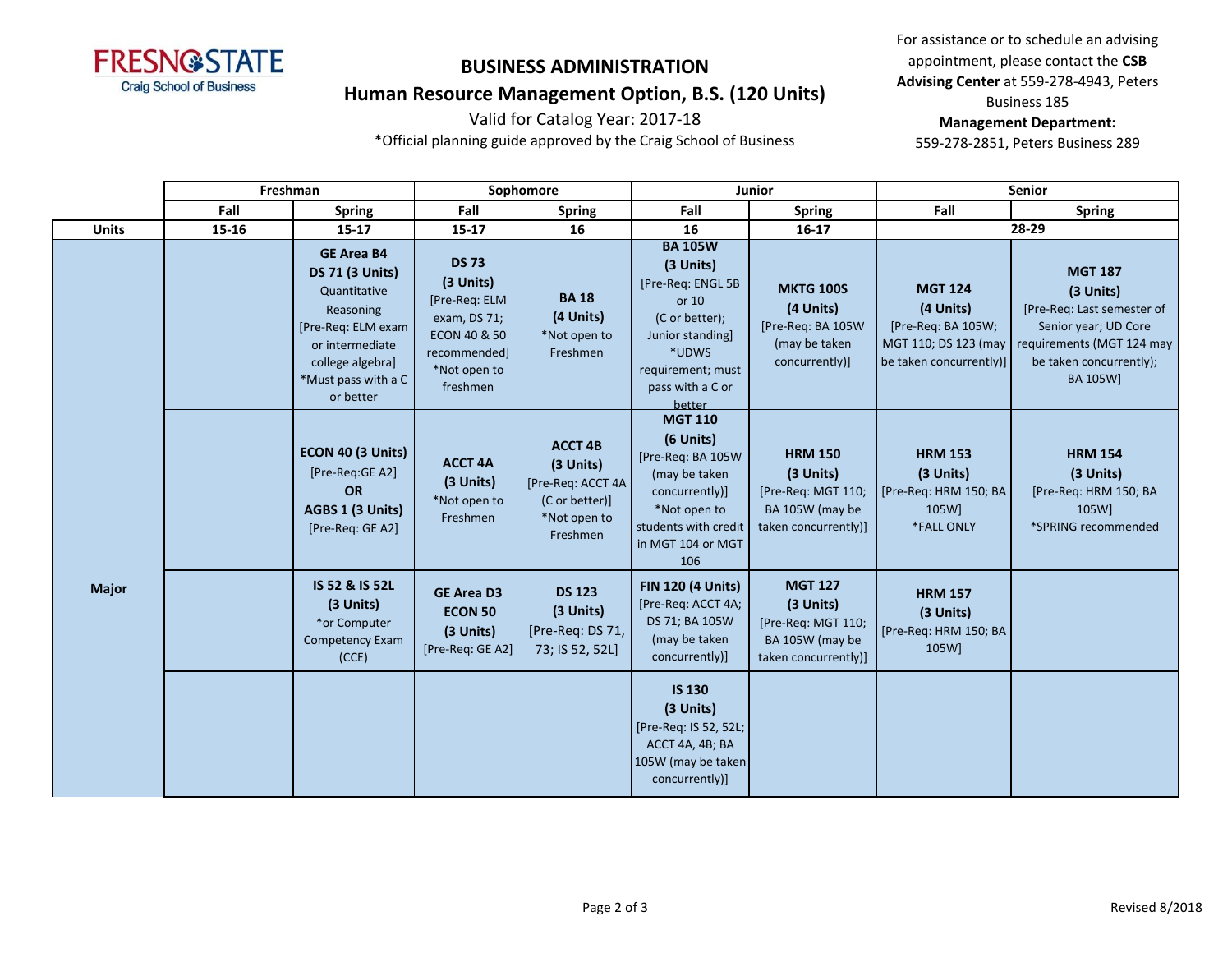

#### **Human Resource Management Option, B.S. (120 Units)**

Valid for Catalog Year: 2017-18

\*Official planning guide approved by the Craig School of Business

For assistance or to schedule an advising appointment, please contact the **CSB Advising Center** at 559-278-4943, Peters

Business 185

#### **Management Department:**

559-278-2851, Peters Business 289

|                  | Freshman |               |           | Sophomore     |                                   | <b>Junior</b> |      | <b>Senior</b>                                                                                                                                                                                                                                                     |
|------------------|----------|---------------|-----------|---------------|-----------------------------------|---------------|------|-------------------------------------------------------------------------------------------------------------------------------------------------------------------------------------------------------------------------------------------------------------------|
|                  | Fall     | <b>Spring</b> | Fall      | <b>Spring</b> | Fall                              | <b>Spring</b> | Fall | <b>Spring</b>                                                                                                                                                                                                                                                     |
| <b>Units</b>     | 15-16    | $15 - 17$     | $15 - 17$ | 16            | 16                                | $16 - 17$     |      | 28-29                                                                                                                                                                                                                                                             |
|                  |          |               |           |               |                                   |               |      | <b>HRM Electives (9 Units)</b><br>Select NINE units from the following:<br>3-9 units from: HRM 152, 159, 189T, 190, 195; PSYCH<br>176<br>0-6 units from: MGT 131, 133S, 158, 180, 182, 189T<br>0-3 units from: ANTH 120; PH 143, 145; PLSI 185;<br>PSYCH 144, 149 |
| <b>Electives</b> |          |               |           |               | <b>Elective</b><br>*See footnotes |               |      |                                                                                                                                                                                                                                                                   |

#### **FOOTNOTES:**

**Prerequisites/Corequisites:** Other restrictions may apply. Please see your course catalog for detailed prerequisite/corequisite requirements.

Grade Requirements: A grade of C or better must be earned for each course used to satisfy the requirements for the major. No course taken for the business major can be graded on a CR/NC basis, except for courses with mandatory CR/NC grading.

**Computer Competency Exam (CCE):** Contact the CSB Undergraduate Student Services office to schedule a CCE test date.

Option: Students must maintain a 2.25 Campus and Cumulative GPA to declare an OPTION. An OPTION must be declared after the completion of all of the Pre-Business Requirements in order to enroll in OPTION courses.

Electives (0-2): If necessary, students must complete additional elective units to meet 120 units total to graduate. Students who take the CCE in lieu of IS 52/52L will need to fulfill the minimum unit requirements with electives.

Upper Division Writing Skills requirement (UDWS): Business majors take BA 105W to fulfill this requirement. The Upper Division Writing Exam is NOT an option for Business Administration majors.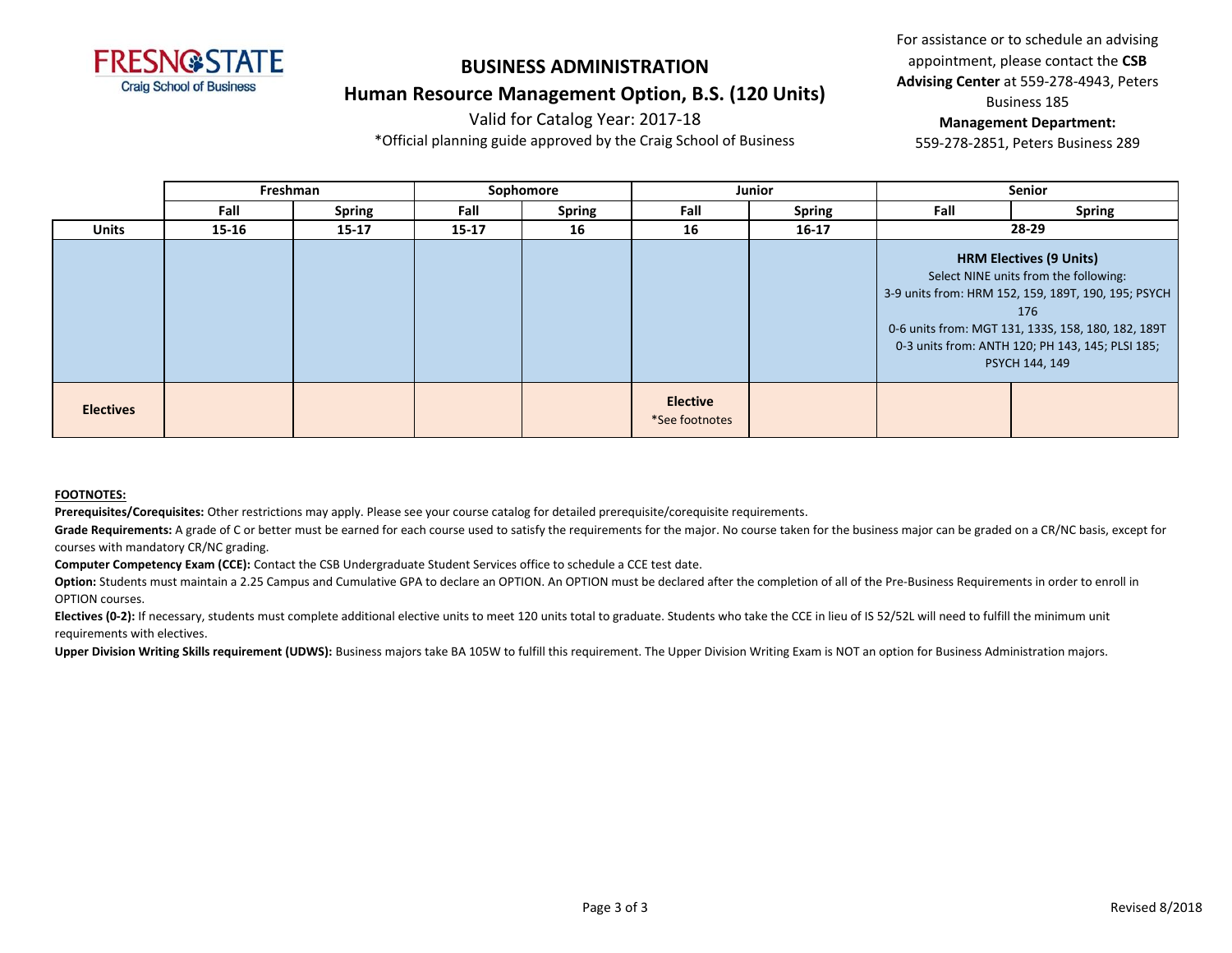

### **Human Resource Management Option, B.S. (120 Units)**

Valid for Catalog Year: 2012-2016

\*Official planning guide approved by the Craig School of Business

For assistance or to schedule an advising appointment, please contact the **CSB Advising Center** at 559-278-4943, Peters Business 185

#### **Management Department:**

|                                    | Freshman                                                                             |                                                                                                                                                                           |                                                                                                                                   | Sophomore                                                                         |                                                                                                                                                             | Junior                                                                                              |                                                                                                      | Senior                                                                                                                                                       |  |
|------------------------------------|--------------------------------------------------------------------------------------|---------------------------------------------------------------------------------------------------------------------------------------------------------------------------|-----------------------------------------------------------------------------------------------------------------------------------|-----------------------------------------------------------------------------------|-------------------------------------------------------------------------------------------------------------------------------------------------------------|-----------------------------------------------------------------------------------------------------|------------------------------------------------------------------------------------------------------|--------------------------------------------------------------------------------------------------------------------------------------------------------------|--|
|                                    | Fall                                                                                 | <b>Spring</b>                                                                                                                                                             | Fall                                                                                                                              | <b>Spring</b>                                                                     | Fall                                                                                                                                                        | <b>Spring</b>                                                                                       | Fall                                                                                                 | <b>Spring</b>                                                                                                                                                |  |
| <b>Units</b>                       | $15 - 17$                                                                            | $15 - 17$                                                                                                                                                                 | $12 - 16$                                                                                                                         | 16                                                                                | 19                                                                                                                                                          | $16-17$                                                                                             |                                                                                                      | 28-31                                                                                                                                                        |  |
|                                    | <b>A1 (3 Units)</b><br><b>Oral Communication</b><br>*Must pass with a C or<br>better | <b>C2 (3-4 Units)</b><br><b>Humanities</b>                                                                                                                                | <b>B1 (3-4 Units)</b><br><b>Physical Sciences</b>                                                                                 | D1 (3 Units)<br><b>American History</b>                                           | IB (3 Units)<br><b>Physical Universe &amp;</b><br>Its Life Forms                                                                                            | <b>ID (3-4 Units)</b><br>Social, Political, &<br><b>Economic Institutions</b>                       |                                                                                                      | <b>IC (3-4 Units)</b><br><b>Arts &amp; Humanities</b>                                                                                                        |  |
|                                    | <b>A2 (3 Units)</b><br>Written<br>Communication<br>*Must pass with a C or<br>better  | C1/C2 (3-4 Units)<br><b>Arts and Humanities</b>                                                                                                                           | <b>B3 (0-3 Units)</b><br>Lab                                                                                                      | D2 (3 Units)<br>American<br>Government                                            |                                                                                                                                                             | MI (3 Units)<br>*EXEMPT                                                                             |                                                                                                      |                                                                                                                                                              |  |
| <b>General</b><br><b>Education</b> | <b>A3 (3 Units)</b><br><b>Critical Thinking</b><br>*Must pass with a C or<br>better  |                                                                                                                                                                           |                                                                                                                                   | E1 (3 Units)<br>Lifelong<br><b>Understanding &amp;</b><br><b>Self Development</b> |                                                                                                                                                             |                                                                                                     |                                                                                                      |                                                                                                                                                              |  |
|                                    | <b>B2 (3-4 Units)</b><br><b>Life Sciences</b>                                        |                                                                                                                                                                           |                                                                                                                                   |                                                                                   |                                                                                                                                                             |                                                                                                     |                                                                                                      |                                                                                                                                                              |  |
|                                    | <b>C1 (3-4 Units)</b><br>Arts                                                        |                                                                                                                                                                           |                                                                                                                                   |                                                                                   |                                                                                                                                                             |                                                                                                     |                                                                                                      |                                                                                                                                                              |  |
|                                    |                                                                                      | <b>GE Area B4</b><br><b>DS 71 (3 Units)</b><br>Quantitative<br>Reasoning<br>[Pre-Req: ELM exam<br>or intermediate<br>college algebra]<br>*Must pass with a C<br>or better | <b>DS 73</b><br>(3 Units)<br>[Pre-Req: ELM<br>exam, DS 71;<br><b>ECON 40 &amp; 50</b><br>recommended]<br>*Not open to<br>freshmen | <b>BA18</b><br>(4 Units)<br>*Not open to<br>Freshmen                              | <b>BA 105W</b><br>(3 Units)<br>[Pre-Req: ENGL 5B<br>or 10<br>(C or better);<br>Junior standing]<br>*UDWS<br>requirement; must<br>pass with a C or<br>better | <b>FIN 120</b><br>(4 Units)<br>[Pre-Req: ACCT 4A; DS<br>71; BA 105W (may be<br>taken concurrently)] | <b>MGT 124</b><br>(4 Units)<br>[Pre-Req: BA 105W;<br>MGT 110; DS 123 (may<br>be taken concurrently)] | <b>MGT 187</b><br>(3 Units)<br>[Pre-Req: Last semester of<br>Senior year; UD Core<br>requirements (MGT 124 may<br>be taken concurrently);<br><b>BA 105W]</b> |  |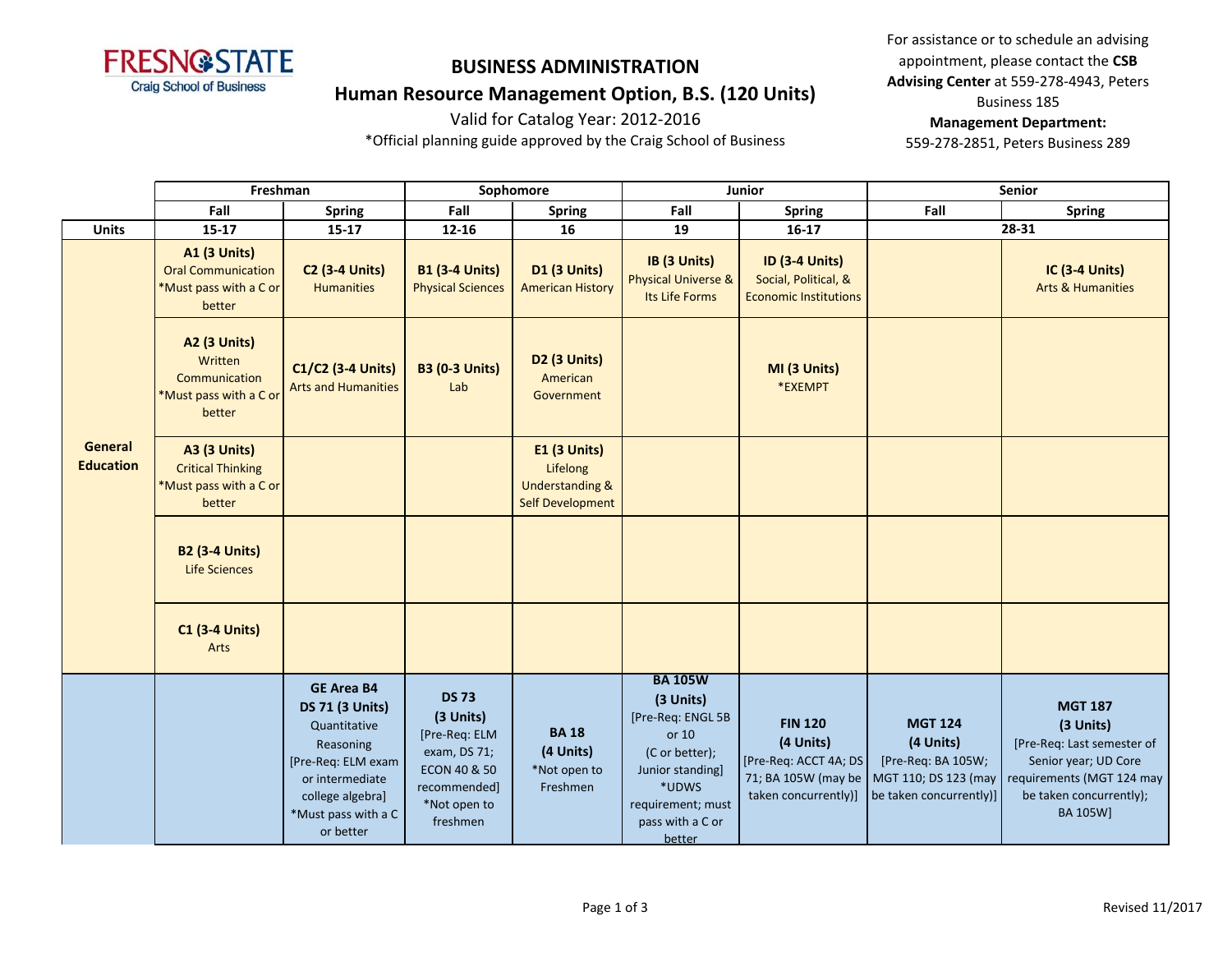

### **Human Resource Management Option, B.S. (120 Units)**

Valid for Catalog Year: 2012-2016

\*Official planning guide approved by the Craig School of Business

For assistance or to schedule an advising appointment, please contact the **CSB Advising Center** at 559-278-4943, Peters Business 185

#### **Management Department:**

|                  | Freshman  |                                                                                                 |                                                                      | Sophomore                                                                                      | Junior                                                                                                                                                  |                                                                                                      |                                                                             | <b>Senior</b>                                                                                                                                                                                                             |
|------------------|-----------|-------------------------------------------------------------------------------------------------|----------------------------------------------------------------------|------------------------------------------------------------------------------------------------|---------------------------------------------------------------------------------------------------------------------------------------------------------|------------------------------------------------------------------------------------------------------|-----------------------------------------------------------------------------|---------------------------------------------------------------------------------------------------------------------------------------------------------------------------------------------------------------------------|
|                  | Fall      | <b>Spring</b>                                                                                   | Fall                                                                 | <b>Spring</b>                                                                                  | Fall                                                                                                                                                    | <b>Spring</b>                                                                                        | Fall                                                                        | <b>Spring</b>                                                                                                                                                                                                             |
| <b>Units</b>     | $15 - 17$ | 15-17                                                                                           | 12-16                                                                | 16                                                                                             | 19                                                                                                                                                      | $16 - 17$                                                                                            |                                                                             | 28-31                                                                                                                                                                                                                     |
|                  |           | <b>ECON 40</b><br>(3 Units)<br>[Pre-Req:GE A2]<br>OR<br>AGBS 1<br>(3 Units)<br>[Pre-Req: GE A2] | <b>ACCT 4A</b><br>(3 Units)<br>*Not open to<br>Freshmen              | <b>ACCT 4B</b><br>(3 Units)<br>[Pre-Req: ACCT 4A<br>(C or better)]<br>*Not open to<br>Freshmen | <b>MGT 110</b><br>(6 Units)<br>[Pre-Req: BA 105W<br>(may be taken<br>concurrently)]<br>*Not open to<br>students with credit<br>in MGT 104 or MGT<br>106 | <b>HRM 150</b><br>(3 Units)<br>[Pre-Req: MGT 110;<br>BA 105W (may be<br>taken concurrently)]         | <b>HRM 153</b><br>(3 Units)<br>[Pre-Req: HRM 150; BA<br>105W]<br>*FALL ONLY | <b>HRM 159</b><br>(3 Units)<br>[Pre-Req: Last semester of<br>Senior year; HRM 150; BA<br>105W; completion of at least<br>3 of the following: HRM 152,<br>153, 154, 157]<br>*SPRING recommended                            |
| <b>Major</b>     |           | IS 52 & IS 52L<br>(3 Units)<br>*or Computer<br>Competency Exam<br>(CCE)                         | <b>GE Area D3</b><br><b>ECON 50</b><br>(3 Units)<br>[Pre-Req: GE A2] |                                                                                                | <b>DS 123</b><br>(3 Units)<br>[Pre-Req: DS 71, 73;<br>IS 52, 52L]                                                                                       | <b>HRM 127</b><br>(3 Units)<br>[Pre-Req: MGT 110;<br>BA 105W (may be<br>taken concurrently)]         | <b>HRM 157</b><br>(3 Units)<br>[Pre-Req: HRM 150; BA<br>105W]               | <b>HRM 154</b><br>(3 Units)<br>[Pre-Req: HRM 150; BA<br>105W]<br>*SPRING recommended                                                                                                                                      |
|                  |           |                                                                                                 |                                                                      |                                                                                                | <b>MKTG 100S</b><br>(4 Units)<br>[Pre-Req: BA 105W<br>(may be taken<br>concurrently)]                                                                   | IS 130 (3 Units)<br>[Pre-Req: IS 52, 52L;<br>ACCT 4A, 4B; BA 105W<br>(may be taken<br>concurrently)] | <b>HRM 152</b><br>(3 Units)<br>[Pre-Req: HRM 150; BA<br>105W]               |                                                                                                                                                                                                                           |
|                  |           |                                                                                                 |                                                                      |                                                                                                |                                                                                                                                                         |                                                                                                      |                                                                             | <b>Option Requirements (3 Units)</b><br>AFRS 144, 146; ANTH 120; ECON 150, 152; PH<br>143, 145, 168B; HRM 189T, 190, 195; MGT 189T;<br>PLSI 185; PSYCH 144, 149, 176<br>*See course catalog for prerequisite requirements |
| <b>Electives</b> |           |                                                                                                 |                                                                      |                                                                                                | <b>Elective</b><br>*See footnotes                                                                                                                       |                                                                                                      |                                                                             |                                                                                                                                                                                                                           |